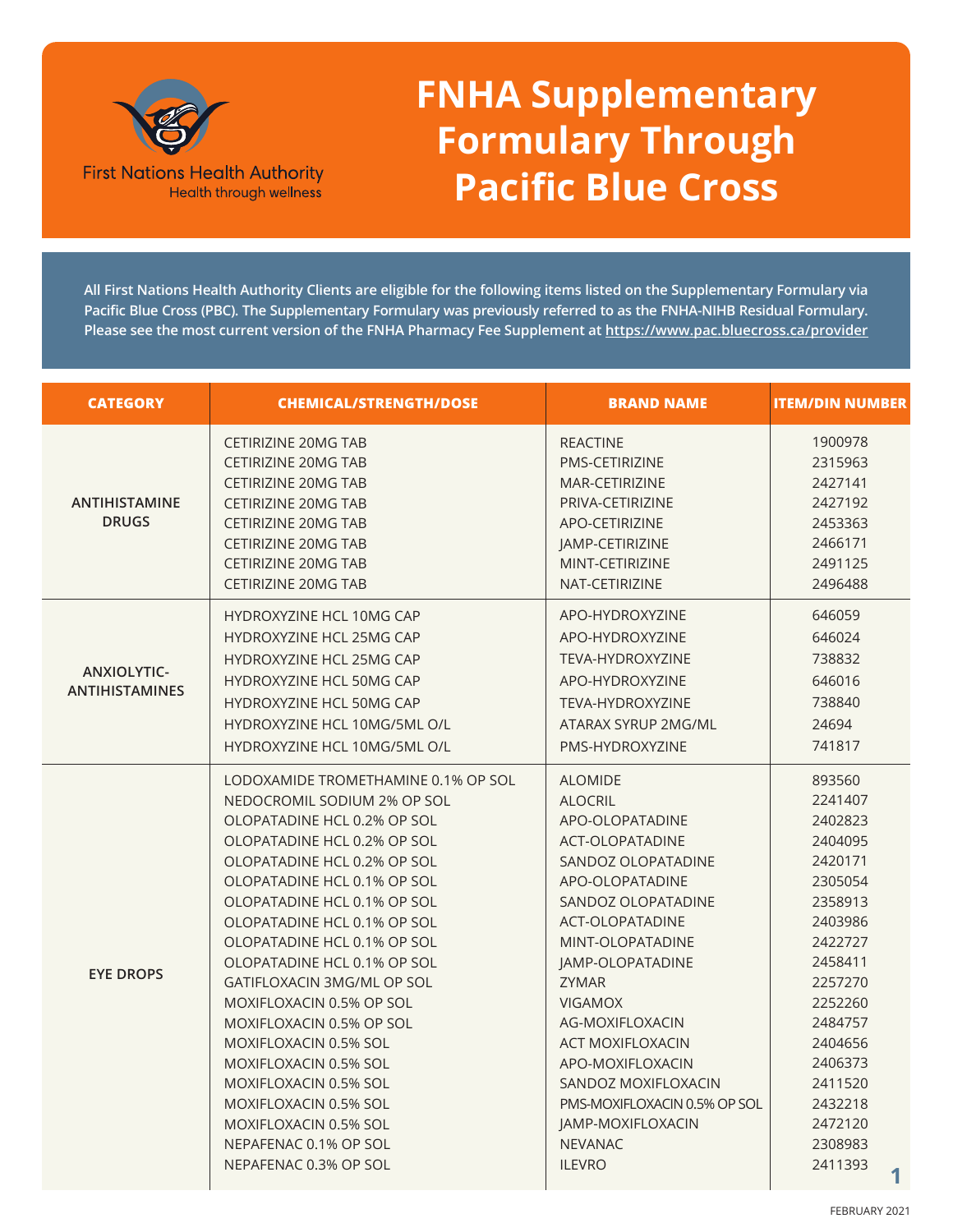| <b>CATEGORY</b>                              | <b>CHEMICAL/STRENGTH/DOSE</b>                                                                                                                                                | <b>BRAND NAME</b>                                                                    | <b>ITEM/DIN NUMBER</b>                   |
|----------------------------------------------|------------------------------------------------------------------------------------------------------------------------------------------------------------------------------|--------------------------------------------------------------------------------------|------------------------------------------|
| <b>NASAL SPRAYS</b>                          | LEVOCABASTINE HCL 0.05% NAS SPR<br><b>IPRATROPIUM BROMIDE 0.06% NAS SPR</b><br><b>IPRATROPIUM BROMIDE 0.03% NAS SPR</b>                                                      | <b>LIVOSTIN</b><br><b>ATROVENT</b><br>PMS-IPRATROPIUM                                | 2020017<br>2163713<br>2239627            |
|                                              | <b>IPRATROPIUM BROMIDE 0.06% NAS SOL</b><br>FLUTICASONE PROPIONATE 50MCG NAS SPR<br>FLUTICASONE PROPIONATE 50MCG NAS SPR                                                     | <b>IPRAVENT</b><br><b>FLONASE ALLERGY</b><br>APO-FLUTICASONE                         | 2246084<br>2248307<br>2294745            |
|                                              | FLUTICASONE PROPIONATE 50MCG NAS SPR<br>FLUTICASONE PROPIONATE 50MCG NAS SPR<br>TRIAMCINOLONE ACETONIDE 55MCG NAS SPR                                                        | RATIO-FLUTICASONE<br>TEVA-FLUTICASONE<br>NASACORT AQ                                 | 2296071<br>2453738<br>2213834            |
|                                              | TRIAMCINOLONE ACETONIDE 55MCG NAS SPR<br>TRIAMCINOLONE ACETONIDE 55MCG NAS SPR                                                                                               | NASACORT ALLERGY 24H<br>APO-TRIAMCINOLONE AQ                                         | 2417510<br>2437635                       |
| <b>MOUTHWASHES</b><br><b>AND GARGLES</b>     | CHLORHEXIDINE GLUCONATE 0.12% ORAL RINSE<br>CHLORHEXIDINE GLUCONATE 0.12% ORAL RINSE<br>CHLORHEXIDINE GLUCONATE 0.12% ORAL RINSE<br>CHLORHEXIDINE GLUCONATE 0.12% ORAL RINSE | PERIDEX ORAL RINSE<br>PERICHLOR ORAL RINSE<br>G.U.M. PAROEX ORAL RINSE<br>ORO-CLENSE | 2237452<br>2240433<br>2384272<br>2209055 |
|                                              | CHLORHEXIDINE GLUCONATE 0.12% ORAL RINSE<br>CHLORHEXIDINE GLUCONATE 0.12% ORAL RINSE                                                                                         | <b>CHLORHEXIDINE ORAL RINSE</b><br>PERIOGARD TREATMENT                               | 2462842<br>2467534                       |
|                                              | ETHINYL ESTRADIOL-ETONOGESTREL<br>2.6/11.4MG VAGINAL RING                                                                                                                    | NUVARING VAGINAL RING                                                                | 2253186                                  |
|                                              | ETHINYL ESTRADIOL-LEVONORGESTREL<br><b>EXTENDED CYCLE TAB</b><br>ETHINYL ESTRADIOL-LEVONORGESTREL                                                                            | <b>SEASONALE</b><br><b>INDAYO</b>                                                    | 2296659<br>2398869                       |
|                                              | <b>EXTENDED CYCLE TAB</b><br>ETHINYL ESTRADIOL-LEVONORGESTREL<br><b>EXTENDED CYCLE TAB</b>                                                                                   | SEASONIQUE                                                                           | 2346176                                  |
|                                              | ETHINYL ESTRADIOL-NORETHINDRONE<br>1MG/10MCG TAB                                                                                                                             | <b>LOLO</b>                                                                          | 2417456                                  |
|                                              | ETHINYL ESTRADIOL-NORELGESTROMIN<br>0.6/6MG PATCH                                                                                                                            | <b>EVRA PATCH</b>                                                                    | 2248297                                  |
| <b>CONTRACEPTIVES</b><br><b>AND HORMONES</b> | CYPROTERONE-ETHINYL ESTRADIOL<br>2MG/35MCG TAB                                                                                                                               | DIANE-35                                                                             | 2233542                                  |
|                                              | CYPROTERONE-ETHINYL ESTRADIOL<br>2MG/35MCG TAB                                                                                                                               | CYESTRA-35                                                                           | 2290308                                  |
|                                              | CYPROTERONE-ETHINYL ESTRADIOL<br>2MG/35MCG TAB                                                                                                                               | TEVA-CYPROTERONE/ETHIN<br><b>ESTRADIOL</b>                                           | 2309556                                  |
|                                              | CYPROTERONE-ETHINYL ESTRADIOL<br>2MG/35MCG TAB                                                                                                                               | RAN-CYPROTERONE/ETHIN<br><b>ESTRADIOL</b>                                            | 2425017                                  |
|                                              | CYPROTERONE-ETHINYL ESTRADIOL<br>2MG/35MCG TAB                                                                                                                               | CLEO-35                                                                              | 2436736                                  |
|                                              | ESTRADIOL 10MCG VAG TAB                                                                                                                                                      | <b>VAGIFEM</b>                                                                       | 2325462                                  |
|                                              | ESTRADIOL 2MG VAGINAL RING<br>ESTRONE 0.1% VAGINAL CREAM                                                                                                                     | ESTRING VAGINAL RING<br>ESTRAGYN                                                     | 2168898<br>727369                        |
|                                              | BENZOYL PEROXIDE-ERYTHROMYCIN 5/3% GEL<br><b>CLINDAMYCIN PHOSPHATE 1% TOPICAL SOLUTION</b>                                                                                   | <b>BENZAMYCIN GEL</b><br>DALACIN T                                                   | 2225271<br>582301                        |
| <b>TOPICAL</b><br><b>ANTIBACTERIALS</b>      | CLINDAMYCIN-BENZOYL PEROXIDE 1/3% GEL                                                                                                                                        | CLINDOXYL ADV GEL                                                                    | 2382822                                  |
|                                              | CLINDAMYCIN-BENZOYL PEROXIDE 1/5% GEL<br>CLINDAMYCIN-BENZOYL PEROXIDE 1/5% GEL                                                                                               | <b>CLINDOXYL GEL</b><br><b>BENZACLIN TOPICAL GEL</b>                                 | 2243158<br>2248472                       |
|                                              | CLINDAMYCIN-BENZOYL PEROXIDE 1/5% GEL                                                                                                                                        | <b>TARO CLINDAMYCIN-BENZOYL</b><br>PEROXIDE GEL                                      | 2440180<br>$\mathbf{2}$                  |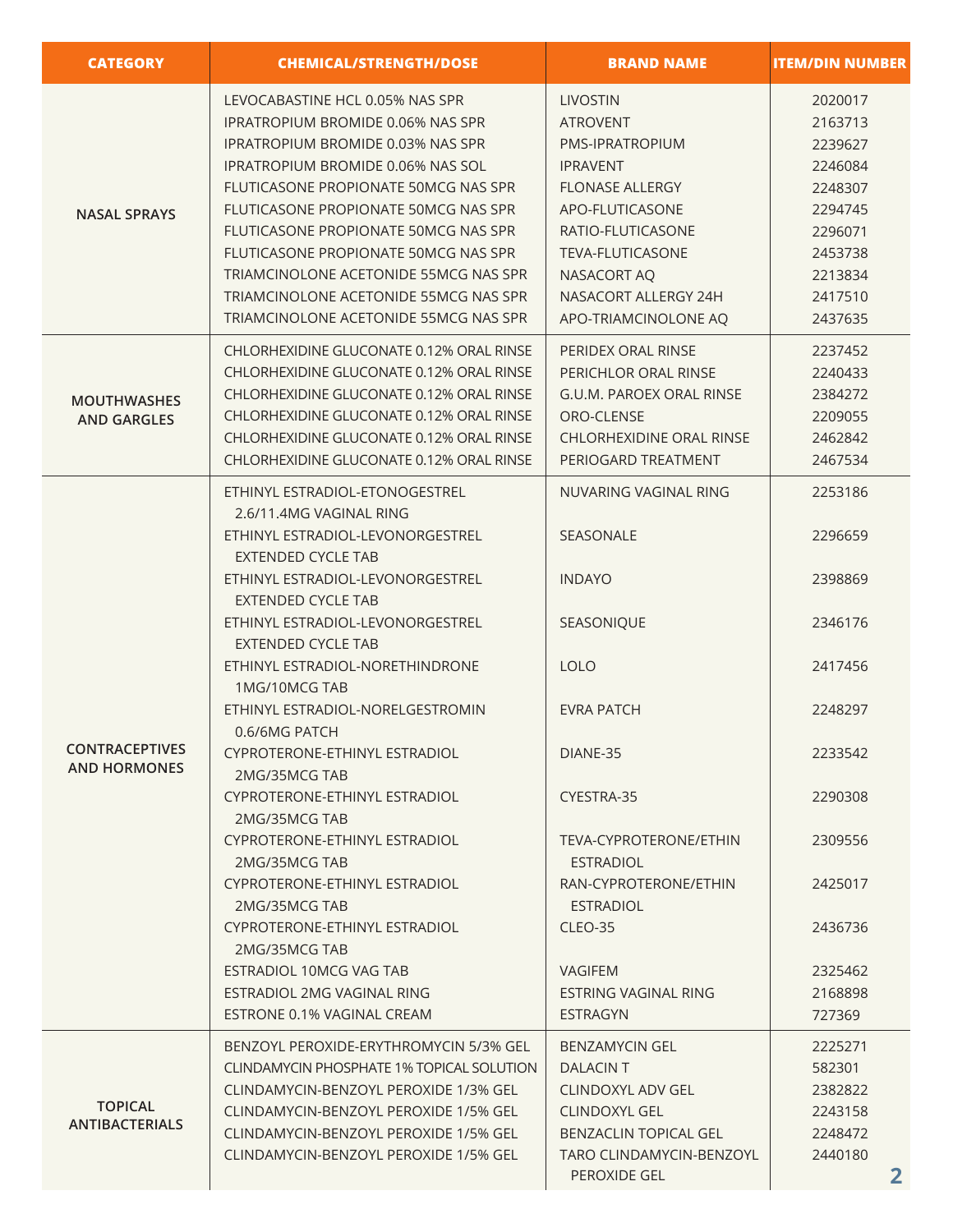| <b>CATEGORY</b>                   | <b>CHEMICAL/STRENGTH/DOSE</b>                | <b>BRAND NAME</b>                                          | <b>ITEM/DIN NUMBER</b> |
|-----------------------------------|----------------------------------------------|------------------------------------------------------------|------------------------|
| <b>TOPICAL</b>                    | CLINDAMYCIN-BENZOYL PEROXIDE 1/5% GEL        | <b>TARO-BENZOYL PEROXIDE</b><br><b>CLINDAMYCIN GEL KIT</b> | 2464519                |
| <b>ANTIBACTERIALS</b>             | <b>MUPIROCIN 2% OINTMENT</b>                 | <b>BACTROBAN</b>                                           | 1916947                |
|                                   | <b>MUPIROCIN 2% OINTMENT</b>                 | <b>TARO-MUPIROCIN</b>                                      | 2279983                |
|                                   | BETAMETHASONE-CLOTRIMAZOLE<br>0.05%/1% CREAM | <b>LOTRIDERM</b>                                           | 611174                 |
|                                   | BETAMETHASONE-CLOTRIMAZOLE<br>0.05%/1% CREAM | TARO-CLOTRIMAZOLE/BETA<br>METHASONE DIPROPIONATE           | 2496410                |
| <b>TOPICAL</b>                    | <b>CLOTRIMAZOLE 1% CREAM</b>                 | <b>CANESTEN EXTERNAL</b>                                   | 2239432                |
| <b>ANTIFUNGALS</b>                | <b>CLOTRIMAZOLE 1% CREAM</b>                 | <b>CLOTRIMADERM</b>                                        | 812382                 |
|                                   | <b>CLOTRIMAZOLE 1% CREAM</b>                 | <b>CANESTEN TOPICAL</b>                                    | 2150867                |
|                                   | <b>KETOCONAZOLE 2% CREAM</b>                 | <b>KETODERM</b>                                            | 2245662                |
|                                   | NYSTATIN 25000U/G VAGINAL CREAM              | NYADERM VAGINAL CREAM                                      | 716901                 |
|                                   | <b>TERBINAFINE HCL 1% CREAM</b>              | <b>LAMISIL</b>                                             | 2031094                |
|                                   | CHOLECALCIFEROL 10,000 U CAP                 | EURO-D                                                     | 2253178                |
|                                   | CHOLECALCIFEROL 10,000 U CAP                 | <b>VITAMIND</b>                                            | 2417995                |
|                                   | CHOLECALCIFEROL 10,000 U CAP                 | JAMP-VITAMIN D SOFTGEL                                     | 2449099                |
| <b>VITAMIND</b>                   | CHOLECALCIFEROL 10,000 U TAB                 | D-TABS                                                     | 821772                 |
|                                   | CHOLECALCIFEROL 10,000 U TAB                 | JAMP-VITAMIN D                                             | 2379007                |
|                                   | CHOLECALCIFEROL 10,000 U TAB                 | <b>VIDEXTRA VITAMIN D</b>                                  | 2417685                |
| <b>SHARPS</b><br><b>CONTAINER</b> | <b>BD SHARPS CONTAINER 1.4L</b>              | <b>SHARPS CONTAINER</b>                                    | 99401026               |
|                                   | SHARPS NESTABLE YLW LRG 22.7L                | <b>SHARPS CONTAINER</b>                                    | 99401033               |
|                                   | <b>BD SHARPS CONTAINER 3.1L</b>              | <b>SHARPS CONTAINER</b>                                    | 99401027               |
|                                   |                                              |                                                            |                        |

**Naloxone and associated supplies are listed on the supplemental formulary. Claiming instructions:**

- Claims for naloxone should be submitted separately from the kit
- Claims for the drug should be submitted using the appropriate DIN as a regular drug claim
- **E** Claims for supplies associated with Naloxone should be submitted separately from the drug.
	- **Use PIN 35420011 'Naloxone kit without drugs.'**
	- **Enter your usual and customary cost for the included supplies in the drug cost field.**
	- **Enter \$0 in the dispensing fee field.**
- Reimbursement for a Naloxone kit without drugs is limited to a \$13 reasonable and customary amount.

**Please note: These items are only eligible if they are being dispensed for the personal use of the FNHA client. Consider BC CDC THN for requests to provide naloxone to a group; or refer requests for community/group distribution to FNHA, 1- 855-550-5454.**

**Please note: Each 'Naloxone kit without drugs' provided to a client should contain a hard carrying case, pair of gloves, rescue breathing barrier, an instruction card, and a belt clip/carabiner. To learn more about naloxone kits and the recommended supplies, please refer to the BC CDC THN program.**

| <b>CATEGORY</b>                     | <b>CHEMICAL/STRENGTH/DOSE</b> | <b>BRAND NAME</b>         | <b>ITEM/DIN NUMBER</b> |
|-------------------------------------|-------------------------------|---------------------------|------------------------|
| <b>OPIATE</b><br><b>ANTAGONISTS</b> | NALOXONE HCL 0.4MG/ML INJ     | NALOXONE 0.4MG/ML INJ     | 2148706                |
|                                     | NALOXONE HCL 0.4MG/ML INJ     | NALOXONE 0.4MG/ML INJ     | 2393034                |
|                                     | NALOXONE HCL 0.4MG/ML INJ     | S.O.S. NALOXONE           | 2453258                |
|                                     |                               | <b>HYDROCHLORIDE</b>      |                        |
|                                     | NALOXONE HCL 4MG NASAL SPRAY  | NARCAN NASAL SPRAY        | 2458187                |
|                                     |                               | 4MG/0.1ML                 |                        |
|                                     | NALOXONE KIT WITHOUT DRUG     | NALOXONE KIT WITHOUT DRUG | 35420011               |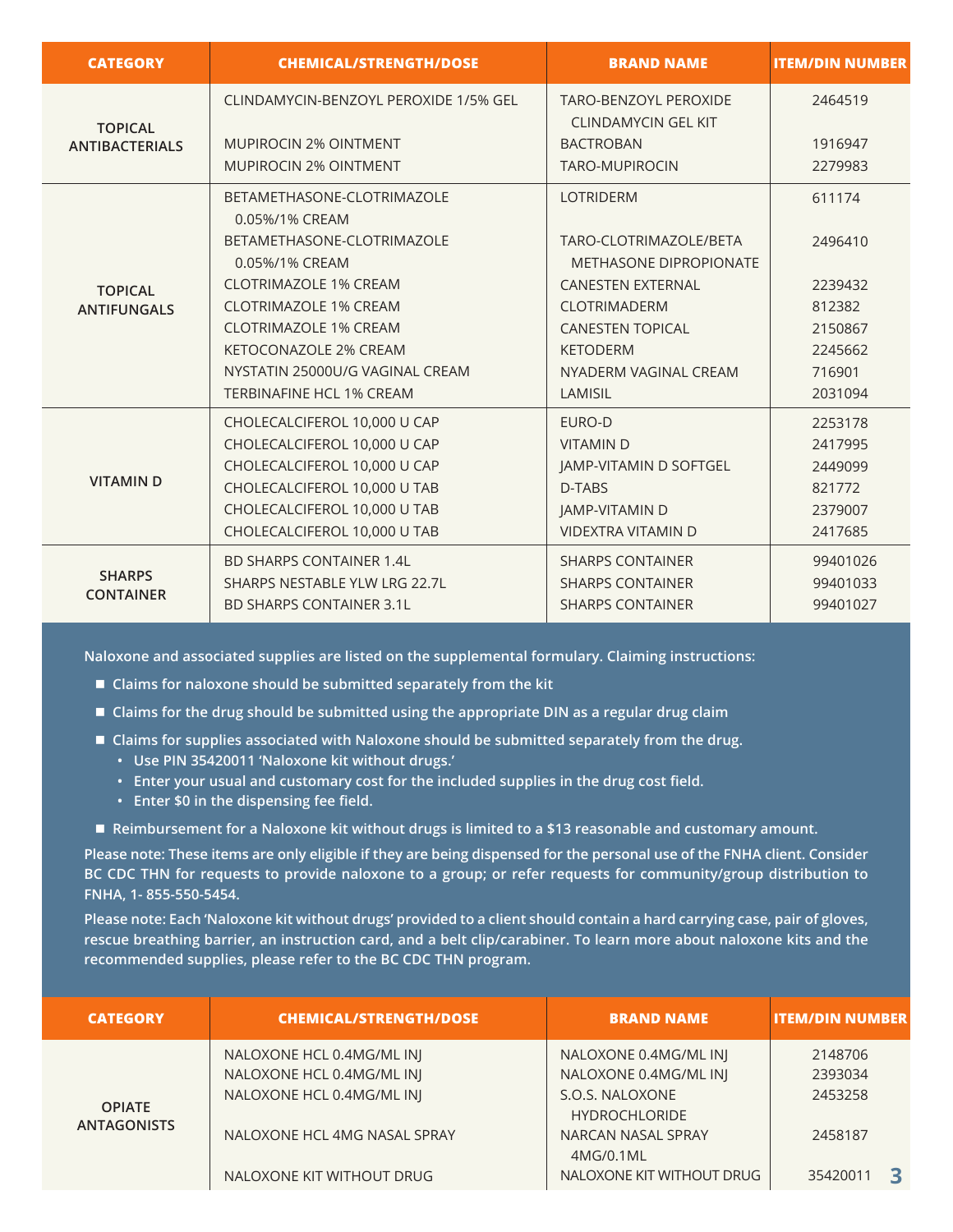**FNHA clients 65 years and over are eligible for coverage of a maximum of two doses of the Shingrix® Vaccine under the FNHA Supplemental Formulary. If an eligible Shingrix® vaccine is being administered by a pharmacist, the pharmacy can also claim a \$12.10 Shingrix® injection fee. Each dose of Shingrix® should be claimed separately at or around the time of administration. Claims for the Shingrix® injection fee are only eligible if there is an existing approved Shingrix® vaccine claim for the same date of service. Pharmacies must ensure to submit the claim for vaccine before submitting the claim for the injection fee.**

**If you are delivering/shipping the dose to a client for a nurse to administer, then please ensure the cold-chain requirements are met. Please contact the client's nurse or health center prior to shipping.** 

**Please see the Shingrix® Coverage document (https://www.pac.bluecross.ca/pdf-bin/fnha/FNHA-Shingrix-Coverage. pdf) for further information about the vaccine, coverage criteria, and submitting the claim.**

| <b>CATEGORY</b> | <b>CHEMICAL/STRENGTH/DOSE</b>  | <b>BRAND NAME</b>                  | <b>ITEM/DIN NUMBER</b> |
|-----------------|--------------------------------|------------------------------------|------------------------|
| <b>VACCINES</b> | VARICELLA-ZOSTER VIRUS VACCINE | SHINGRIX®                          | 2468425                |
|                 | SHINGRIX INJECTION FEE         | <b>FNHA SHINGRIX INJECTION FEE</b> | 66123642               |

**FNHA clients with coverage under BC PharmaCarePlan W can access 12 weeks of Nicotine Replacement Therapy per calendar year through the provincial program. These clients are eligible for an additional 24 weeks of Nicotine Replacement Therapy, per calendar year, through the FNHA Supplementary Formulary via PBC.**

| <b>CATEGORY</b>                                         | <b>CHEMICAL/STRENGTH/DOSE</b>                                                                                                                                                                                                                                                                                                                                                                                                          | <b>BRAND NAME</b>                                                                                                                                                                                                                                                                                                                                                                                                                                                                         | <b>ITEM/DIN NUMBER</b>                                                                                                                                                                                                |
|---------------------------------------------------------|----------------------------------------------------------------------------------------------------------------------------------------------------------------------------------------------------------------------------------------------------------------------------------------------------------------------------------------------------------------------------------------------------------------------------------------|-------------------------------------------------------------------------------------------------------------------------------------------------------------------------------------------------------------------------------------------------------------------------------------------------------------------------------------------------------------------------------------------------------------------------------------------------------------------------------------------|-----------------------------------------------------------------------------------------------------------------------------------------------------------------------------------------------------------------------|
| <b>NICOTINE</b><br><b>REPLACEMENT</b><br><b>THERAPY</b> | NICOTINE 7MG Patch<br>NICOTINE 7MG Patch<br>NICOTINE 7MG Patch<br>NICOTINE 7MG Patch<br>NICOTINE 14MG Patch<br>NICOTINE 14MG Patch<br>NICOTINE 14MG Patch<br>NICOTINE 14MG Patch<br>NICOTINE 21MG Patch<br>NICOTINE 21MG Patch<br>NICOTINE 21MG Patch<br>NICOTINE 21MG Patch<br>NICOTINE 1MG LOZENGE<br>NICOTINE 2MG LOZENGE<br>NICOTINE 2MG GUM<br>NICOTINE 2MG GUM<br>NICOTINE 4MG GUM<br>NICOTINE 4MG GUM<br>NICOTINE 10MG INHAI FR | <b>HABITROL 7MG PATCH</b><br>NICODERM 7 MG<br>NICOTINE TRANSDERMAL 7MG<br>NICOTINE TRANSDERMAL 7MG<br><b>HABITROL 14MG PATCH</b><br>NICODERM 14 MG<br>NICOTINE TRANSDERMAL 14MG<br>NICOTINE TRANSDERMAL 14MG<br><b>HABITROL 21MG PATCH</b><br>NICODERM 21MG<br>NICOTINE TRANSDERMAL 21MG<br>NICOTINE TRANSDERMAL 21MG<br><b>THRIVE 1MG LOZENGE</b><br><b>THRIVE 2MG LOZENGE</b><br>NICORETTE 2MG GUM<br>THRIVE 2MG GUM<br>NICORETTE 4MG GUM<br><b>THRIVE 4MG GUM</b><br>NICORETTE INHALER | 1943057<br>2093111<br>2241227<br>80044393<br>1943065<br>2093138<br>2241226<br>80044392<br>1943073<br>2093146<br>80014250<br>80044389<br>80007461<br>80007464<br>2091933<br>80000396<br>2091941<br>80000402<br>2241742 |
|                                                         |                                                                                                                                                                                                                                                                                                                                                                                                                                        |                                                                                                                                                                                                                                                                                                                                                                                                                                                                                           |                                                                                                                                                                                                                       |

**The FNHA Supplementary Formulary also includes coverage of short-acting insulins. Claims for short acting insulins for FNHA clients with coverage under BC PharmaCare Plan W can be submitted to PBC as a secondary payer, to allow for reimbursement above the BC PharmaCare price for these items. FNHA clients not currently enrolled in PharmaCare are also eligible for coverage of these short acting insulins through the FNHA Supplementary formulary via PBC.**